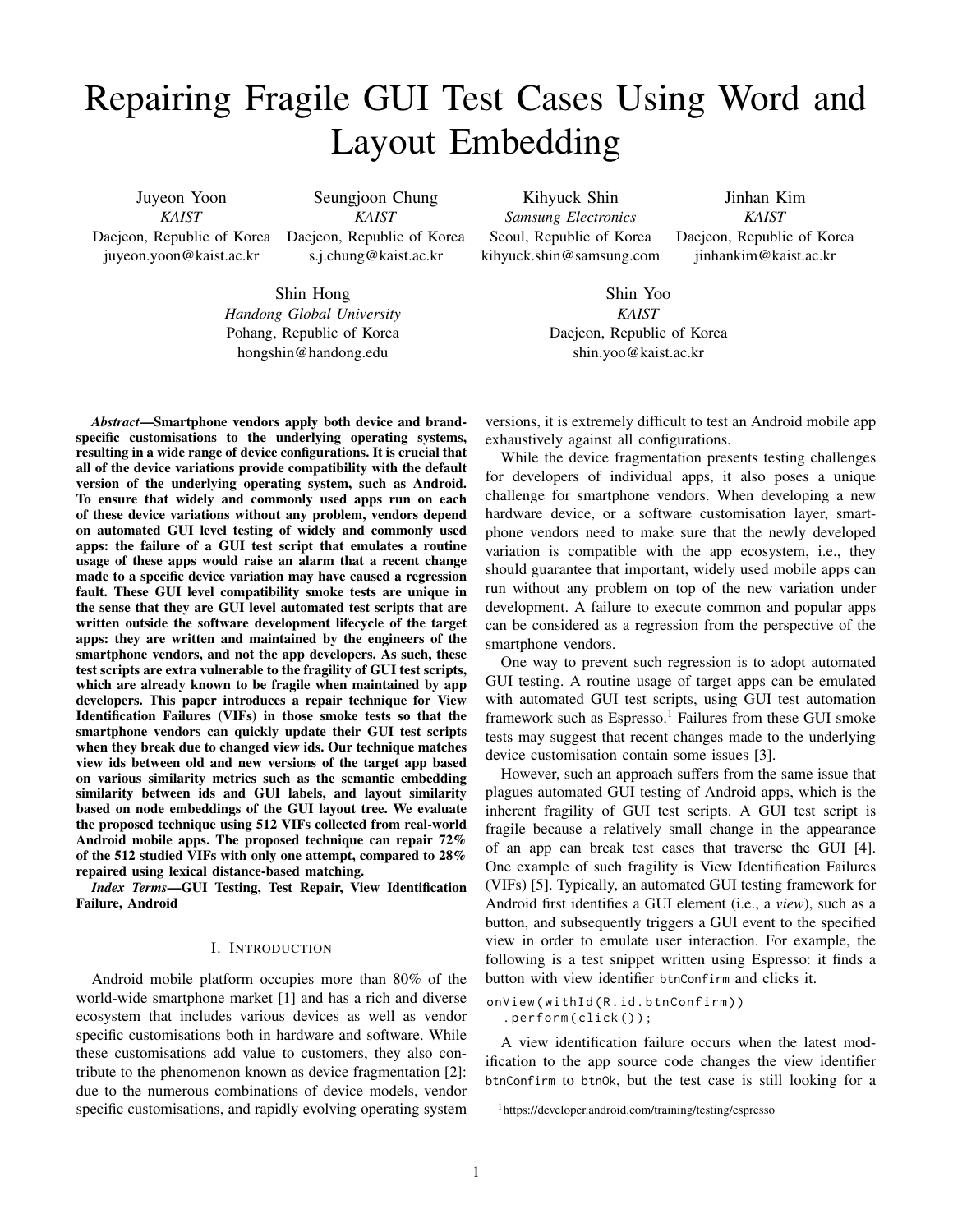button with the old identifier. Consequently, the test execution terminates with a ViewMatchingException, or a compile error due to an unknown resource, despite the fact that the logic of both the app and the test case has not changed. VIF is listed as one of the major causes of Android test fragility in a recent survey of Android test practices [5]. The vendor written GUI smoke test scripts are even more VIF prone than GUI test scripts written by app developers, since they are separated from the development activities of the target apps: any changes in GUI are not directly visible or trackable for the vendor.

This paper presents VIFER, a view identification failure of test repairer, based on similarities between old and new view elements in Android GUI. To repair a VIF, we need to match the old, obsolete view identifier to its new counterpart, and update it. To match an old view identifier to the new one, we exploit not only lexical and semantic distance between view identifiers themselves, but also compare the similarity between the relative positioning of the views in the overall GUI layout using graph node embedding. Using these distance metrics as features, we formulate the repair problem as a classification problem: given a pre-change identifier (used by the broken test case) and a set of post-change identifiers (collected in the modified app source code), we classify which of the post-change identifiers is most likely to match the prechange identifier. The results of classification are presented as a ranking of post-change identifiers. An empirical evaluation based on real world VIFs shows that VIFER can repair 88.5% of the failures within three patching attempts, and precisely matches post-change identifiers for 71.7% of the studied failures by ranking the correct one on top. This is a significant improvement over the existing developer support tool based on lexical similarity only, which can repair 43.2% of the failures within three attempts.

The remainder of the paper is organised as follows. Section II describes the view identification failure in more detail and introduces the formulation of our repair technique. Section III presents the experimental setup of the empirical evaluation, the results of which are reported in Section IV. Section V presents the threats to validity. Section VI describes the related work, and Section VII concludes.

#### II. REPAIRING VIF BY IDENTIFIER MATCHING

This section defines View Identification Failure (VIF) and presents our formulation of VIF repair as a classification problem. Subsequently, it also introduces various features we use for the classification.

#### *A. View Identification Failure*

The View class is the base class for all Android GUI widgets. An automated GUI test case emulates user interaction by 1) identifying a specific view (such as a button), and 2) invoking a specific GUI event (such as click). For the first step, the test case typically uses unique properties of the view, such as the given view identifier. View Identification Failure (VIF) occurs when an automated GUI test case fails to specify a view to which it wants to invoke a GUI event. This inconsistency is often caused by the fact that the GUI, i.e., the external appearance of an Android app, may go through modifications that do not involve any change of the underlying logic of the app. If only the GUI part of the app is changed, and not the test case code, then VIF occurs.

This paper specifically focuses on VIFs that involve outdated View identifiers. All GUI widgets can be given identifiers in the layout resource files in XML format that defines the visual structure in an Android application: these identifiers are accessible from within the app source code via the automatically generated class named R.java with R.id.\* object. Views can be targeted by test cases via their identifiers.

Let us use the terms pre- and post-change identifier to refer to the outdated identifier in the test code, and the new, modified identifier in the app code; we will hereafter also use id to stand for view identifiers for the sake of brevity. If the relationship between pre- and post-change ids are completely arbitrary, an automated repair would not be feasible.

The common cause of view identification failure, however, is the fact that the external appearance of the app (i.e., the GUI design) can evolve even when the internal logic of the app does not. While the separation of concern between GUI appearance and the code allows room for VIFs, it also provides a ground for automated repair: if the underlying app logic has not changed at all, or changed only slightly, we can expect that the new identifiers or names given to the updated GUI elements will be similar to the previous names. If, for example, the latest GUI modification was simply to fix typos in view identifiers, the old and the new ids will be lexically similar. Even if the change was more complex than a simple typo fix, as long as the core logic wrapped inside the GUI remains largely the same, we expect the old and the new identifiers to be semantically similar. This continuity in the app functionality allows us a few different hypotheses, which we will consider in the following sections.

## *B. VIF Repair as a Classification Problem*

We formulate VIF repair as a classification problem. Given two versions of application under test (AUT), namely the original version and the latest version, we denote them as A and  $A'$  respectively. Let  $T$  be the GUI test case before the GUI change that is now broken due to VIF. The pre-change view id, i, only appears in  $T$ . Finally, let  $I_c$  be the set of all candidate post-change view ids that appear in  $A'$ :  $I_c = \{i_c | i_c \in A'\}$ .

VIF repair is essentially the problem of finding  $i' \in A'$ such that  $i'$  is the modified version of i. Given a pair of preand post-change view ids,  $(i, i_c)$ , we label the pair 1 if the pair is the correct match between the same GUI widget with modified view ids, and 0 otherwise. We train a binary classifier,  $C$ , of view id pairs based on this labelling, using actual view identifier changes collected from open source Android app repositories.

$$
C(i, i_c) = \begin{cases} 1, & \text{if } i_c = i', \\ 0, & \text{otherwise.} \end{cases}
$$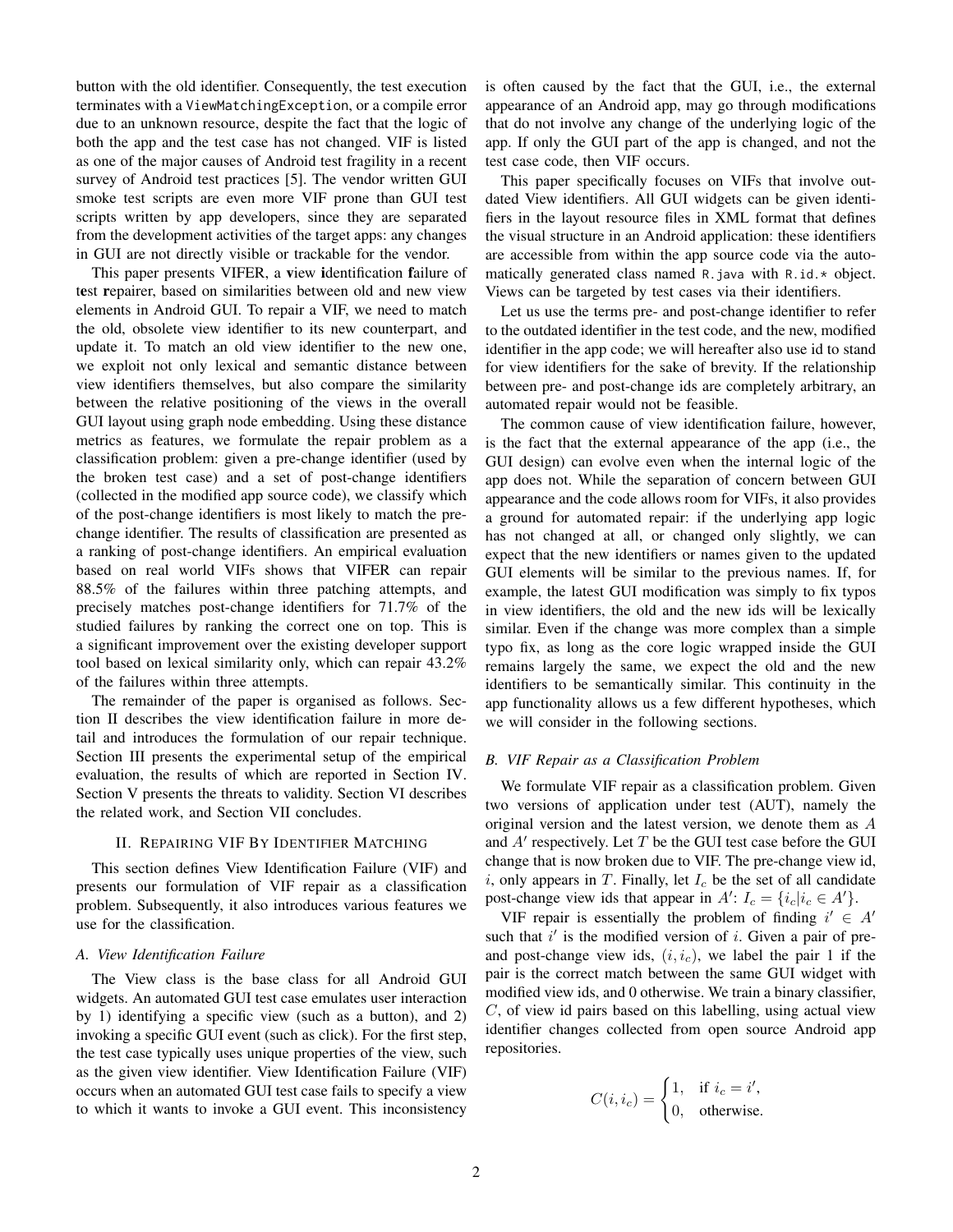To repair *unseen* identifier changes, we use softmax probabilities for label 1 obtained by the classifier. More specifically, for all candidate ids in  $I_c$ , the softmax probabilities are used to *rank* potential match candidate,  $i_c$ . We can repair the test  $T$  that is broken by VIF using the best matched candidate as follows (or top-k matches):

$$
T' = T[i \leftarrow i_c] \text{ s.t. } i_c = \underset{i_c \in I_c}{\text{argmax}} C(i, i_c)
$$

Ideally, the correct match,  $i'$ , should be ranked at the top, and will be used to update  $T$  to  $T'$  by replacing i with i'.

# *C. Identifier Similarity-based Input Features*

We now turn our attention to the input features for the classification model. Intuitively, we assume that pre- and postchange view ids will be still similar to each other, due to the continuity in the underlying functionality of the AUT. If the change in GUI is mostly cosmetic, the pre- and postchange view ids are likely to represent the GUI widgets that perform similar functionalities. This, in turn, suggests that the developer may use similar names to communicate the functionality behind the view to other human developers [6]. In this paper, we consider both lexical and semantic similarities as input features.

*1) Lexical Similarity Feature:* One common type of superficial GUI changes related to VIF is the systematic change of view id naming convention. For example, it is possible that the pre-change id did not include the GUI widget type (e.g., Confirm), and the post-change id was modified so that it follows a naming convention that requires the widget type to be explicitly reflected in the id (e.g., buttonConfirm or btnConfirm). With naming convention changes, it is likely that part of the pre-change id remains the same in the post-change id. Consequently, we expect the lexical similarity, captured by Levenshtein distance [7], to capture this relationship. Levenshtein distance is a specific type of edit distance between two strings,  $a$ , and  $b$ , which is formally defined as follows:

$$
lev(a,b) = \begin{cases} |a|, & \text{if } |b| = 0, \\ |b|, & \text{if } |a| = 0, \\ lev(a[1 :], b[1 :]), & \text{if } a[0] = b[0], \\ 1 + \min \begin{cases} lev(a[1 :], b), \\ lev(a, b[1 :]), \\ \end{cases}, & \text{otherwise.} \end{cases}
$$

We hypothesise that the correctly matched pair,  $(i, i')$ , will have higher lexical similarity than other pairs, for view modifications such as typo fixes or application of new naming conventions. Note that lexical similarity is the basis of the current technique deployed to assist developers with VIFs, and therefore also is our baseline.

*2) Semantic Similarity Feature:* It is also possible that the change causing VIF is more semantic than the simple lexical addition of pre- or suffixes. If the change made to the view id reflects a minor change in the underlying functionality, the post-change view id may still be semantically similar to the pre-change id. For example, btnConfirm may have been modified into btnOK. Lexical similarity cannot detect such relationships, so we introduce word embedding [8] to measure semantic distance between two view ids.

Since we want to exploit the semantic continuity in the functionality of the app (reflected in the view ids), we use an embedding model that is pre-trained for natural language corpus in English. However, view ids are often not single words: they are rather composite words made up of multiple tokens (such as submitButton). To cater for the composite word ids, we tokenise each identifier and apply the word embedding to the constituent tokens. More formally, given two view ids,  $i_1$  and  $i_2$ , and a pre-trained word2vec embedding model,  $w2v$ , the semantic similarity  $sem(i_1, i_2)$  is computed as follows, where  $cos\_sim$  denotes cosine similarity:

$$
\tau_1 = \{t : \text{ token } t \text{ is part of } i_1\}, \tau_2 = \{t : \text{ token } t \text{ is part of } i_2\}
$$
\n
$$
sem(i_1, i_2) = \max_{(t_i, t_j) \in \tau_1 \times \tau_2} cos\_sim(w2v(t_i), w2v(t_j))
$$

We hypothesise that, for a superficial view id change from  $i$  to  $i'$  that does not involve any significant change of the underlying app functionality,  $i$  and  $i'$  are likely to be semantically similar to each other, reflecting the continuity in app functionality. Given such similarity, it is also likely that tokens  $t$  and  $t'$  from  $i$  and  $i'$  respectively have high cosine similarity when embedded in vector forms. Note that when the changes made to the given pre-change view id is simply an addition of prefix or suffix, semantic similarity will produce the highest similarity, because both pre- and post-change view ids will include identical tokens.

#### *D. Layout Similarity-based Input Features*

Given the degree of freedom in natural language, we cannot guarantee that the use of lexical and semantic similarity is sufficient to capture all relationships between pre- and postchange view ids. For example, suppose the post-change view id entirely consists of an acronym that is not contained in the word embedding dictionary, or even non-English words: neither lexical nor semantic similarity computed via word embedding may cope well against such changes.

To assist identifier similarity features in such a situation, we introduce the structural similarity between GUI elements containing the pre- and post-change view ids in layouts. Layouts in an Android application define the structure for a user interface using a tree hierarchy of multiple GUI elements. Each GUI element corresponds to a node in the layout tree; in turn, each node contains multiple view properties such as text, style, onClick, src as well as id, as well as the type of the view, such as Button or TextView.

Analogous to our assumption about the continuity of AUT functionalities, we hypothesise that, despite cosmetic changes, pre- and post-change views will be placed in the same, or similar, locations within the hierarchy of the GUI. Consequently, we posit that using the similarity between surrounding layout context of GUI elements would help predict evolutionary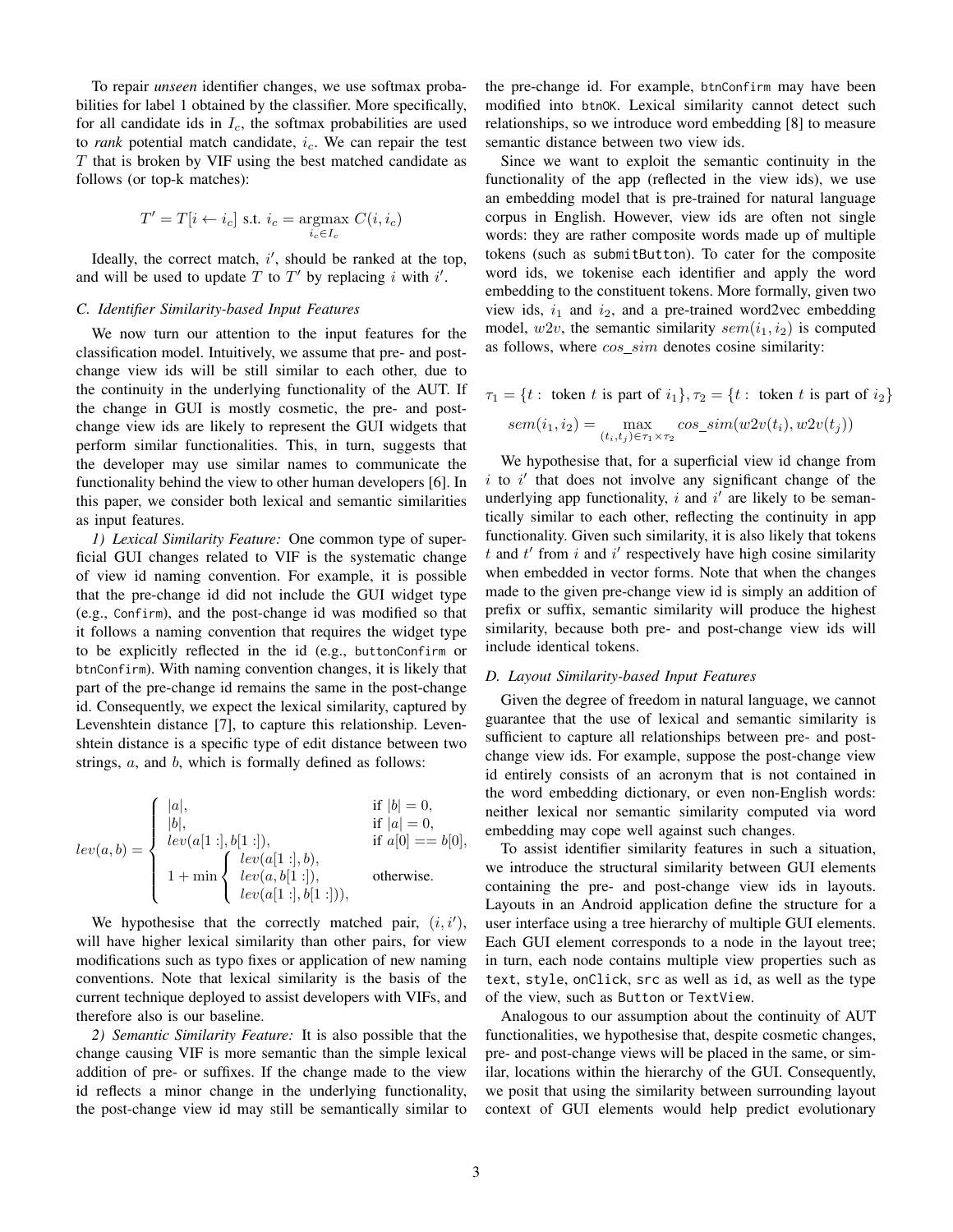

Fig. 1: Example layout graphs constructed for a pre-change id button0 with different target property configurations. Lightgrey boxes indicate pre-change version layout, white boxes indicate post-change version layout, and darkgrey boxes are merged nodes of pre- and post-change elements. Simple lines indicate edges in the graph, and the arrows denote evolution links from pre- to post-change elements.

link from a pre-change GUI element to the post-change GUI element more precisely than using only identifiers.

*1) Layout Graph Construction:* To measure the structural similarity between the target GUI element referenced by a prechange id and the GUI elements in the post-change version, we merge the layout trees in pre- and post-change versions of the AUT by identifying unchanged (and therefore overlapping) views, and measure the similarities between the pre-change node and the post-change candidate nodes. We use node2vec to measure the similarities between nodes using its node embeddings [9]. node2vec learns embeddings of nodes by maximising the likelihood of preserving network neighbourhood. As a result, node representation vectors are close to each other when the corresponding nodes share similar neighbour nodes (Network Homophily), or when they are located in similar substructures in the graph (Structural Equivalence). See Section II-D3 to see the details of how node2vec is used to measure the similarities.

Algorithm 1 explains how VIFER constructs a unified graph structure. The algorithm takes the pre-change and post-change version app source  $P$  and  $P'$ , (specifically, files in the app containing the defined layouts), pre-change view identifier preChangeId that caused the failure of the test case to be repaired, and target properties targetProps to decide the identity of nodes in graph, i.e., GUI elements with the same values at all target properties are regarded as the same (see Section II-D2 for details of how we select target properties). For each statically defined layout file in app source code, the XML structure is imported as a tree (Line 5): we merge the nodes sharing selected targetProps to represent each node solely based on the selected GUI properties (Line 6). The trees with *generalised* nodes are composed iteratively (Line 13). Composing the two graphs results in merging the nodes present in both graphs, and with the same values for targetProps. For the pre-change version, only the layout trees containing preChangeId are considered for the final graph.

A similar process is applied for every post-change version layout to merge nodes and compose trees (Line 14-16). Note that the resulting graph  $G$  can include disconnected components. This is because there are cases where the layout that contains the pre-change view does not have any overlapping node with the layout that contains the candidate post-change view with respect to a specific target property configuration. This results in no edges between these two layouts. Disconnected components are prone to occur when we set more target properties (e.g., *all* configuration in Section II-D2) to distinguish nodes. We extract connected graphs containing one pre-change node (i.e., a node that has id property of preChangeId) and all of the nodes that are reachable from the pre-change node and edges between them (Line 18).

*2) Target Property Selection:* In VIFER, layout graphs are constructed multiple times based on different subsets of GUI properties listed below. Among the diverse properties used in Android GUIs, we choose five properties: id (the view identifier), text (the text displayed on the view, such as the labels on buttons), style (the string definition of its visual style, onClick (the name of the onClick event handler), and src (the name of the graphical resource used by the view). We additionally include the type used to define the GUI elements (e.g., Button, TextView) and treat it as a property.

We consider each of these properties as the node representation, as well as the following four combinations of properties:

- (*all*) Use all selected properties: {id, text, src, onClick, style, type}
- (*all-except-id*) Use all selected properties except for id: {text, src, onClick, style, type}
- (*visual*) Use visual-related properties: {src, style, type}
- (*content*) Use content-related properties: {onClick, text}

For example, under the *all* properties configuration, a node is considered to be identical to another only when all six properties are equal. However, under the *visual* properties configuration, any two nodes that share the same src, style, and type property values are considered to be identical. Using a range of target properties allows us to consider the structural contexts in given GUI layout trees from diverse perspectives. Figure 1 presents an example substructure of the layout graphs built on two different properties for representing nodes: id, and text respectively. Consider the element with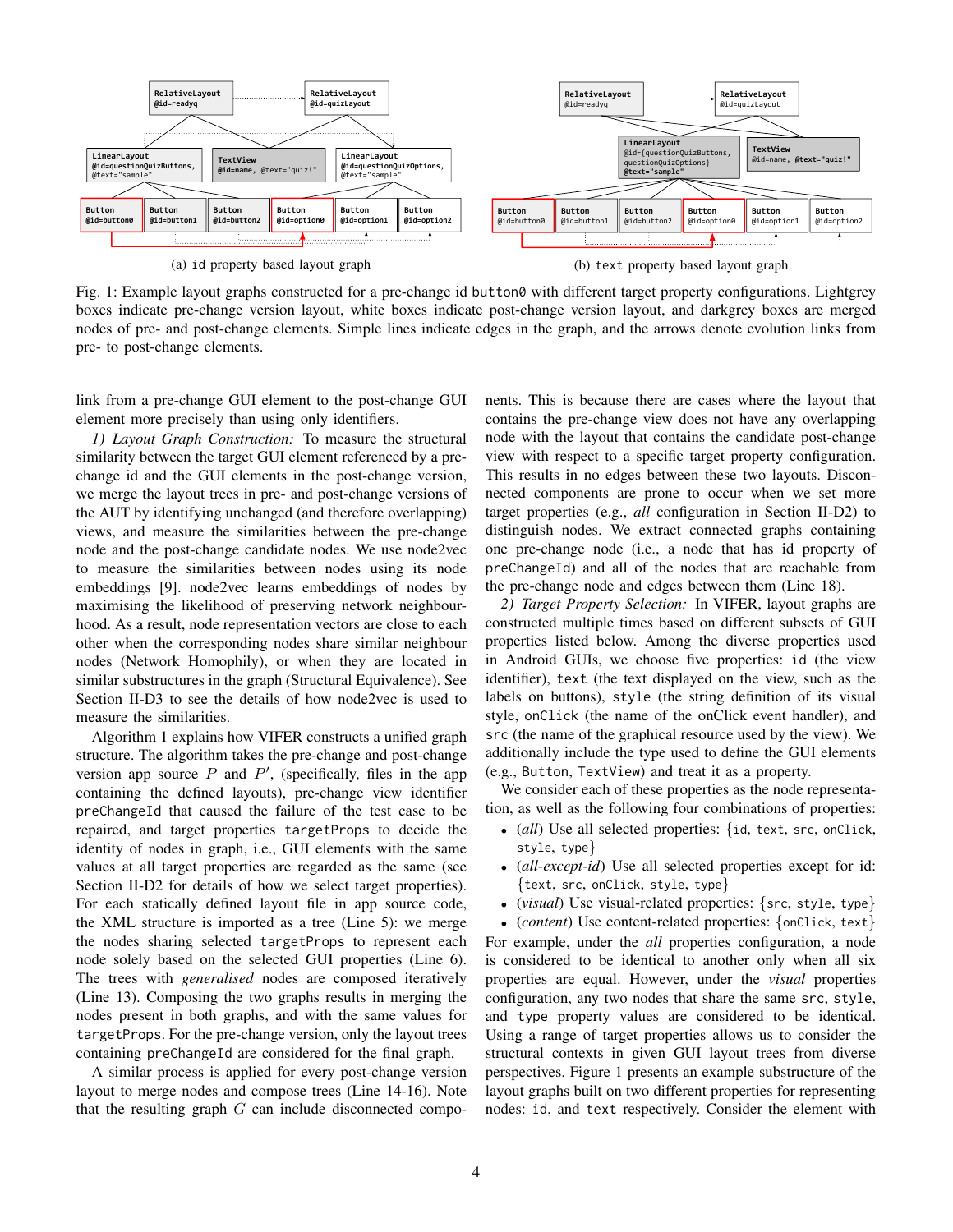Algorithm 1: Layout graph construction to learn node embedding.

|    | 1 CreateGraph $(P, P', preChangeId, targetProps)$                     |
|----|-----------------------------------------------------------------------|
|    | <b>Inputs</b> : Pre-change version app $P$ ; Post-change version app  |
|    | $P'$ ; Pre-change view identifier from the failed test case           |
|    | $preChangeId$ ; Target properties set $targetProps$ ;                 |
|    | <b>Output:</b> Set of graphs of GUI elements both from $P$ and $P'$ . |
| 2  | $G \leftarrow graph($ ;                                               |
| 3  | $G_{set} \leftarrow set();$                                           |
| 4  | $PreNodes \leftarrow set();$                                          |
| 5  | foreach $T \in getLayout Trees(P)$ do                                 |
| 6  | $T = mergeNodes(T, target Props);$                                    |
| 7  | $has PreChangeNode \leftarrow False;$                                 |
| 8  | foreach $N \in T$ . <i>nodes</i> do                                   |
| 9  | if $N. has Id(preChangeId)$ then                                      |
| 10 | PreNode.add(N);                                                       |
| 11 | $has PreChangeNode \leftarrow True;$                                  |
|    |                                                                       |
| 12 | if $has PreChangeNode$ then                                           |
| 13 | $G \leftarrow \textit{composite}(G, T);$                              |
| 14 | foreach $T \in getLayoutTree(S(P'))$ do                               |
| 15 | $T = mergeNodes(T, target Props);$                                    |
| 16 | $G \leftarrow \textit{composite}(G, T);$                              |
|    | foreach $N \in PreNodes$ do                                           |
| 17 |                                                                       |
| 18 | $G_{set}.add(connectedSubgraph(G, N));$                               |
| 19 | return $G_{set}$ ;                                                    |
| 20 | mergeNodes $(T, target Props)$                                        |
| 21 | foreach $N_i, N_j \in T$ .nodes do                                    |
| 22 | if $N_i.get(targetProps) \equiv N_i.get(targetProps)$ then            |
| 23 | $N_i.parents \leftarrow N_i parents \cup N_j parents;$                |
| 24 | $N_i$ .children $\leftarrow N_i$ .children $\cup N_j$ .children;      |
| 25 | $N_i.parents \leftarrow set();$                                       |
| 26 | $N_i$ .children $\leftarrow set$ ;                                    |
|    |                                                                       |
|    |                                                                       |

the id button0 in the pre-change version, which is changed to the element with id option0 in the post-change version. As shown in Figure 1a, if we construct a graph using Algorithm 1 and merge nodes by the id property, the actual pre- and postchange node containing the changed view ids do not show considerable similarity. This is because the id of the parent element of the two nodes has changed as well, thereby also changing the neighbouring contexts of these nodes. In contrast, for the layout graph based on text property in Figure 1b, pre- and post-change nodes share the same parent because the parent maintains the same text attribute across the change.

*3) Structural Similarity Feature using Node Embeddings:* For each graph including a pre-change node, we train a node2vec model to generate node embeddings, and measure cosine similarity between the embeddings of the pre-change node and any other nodes to which any id property is assigned.<sup>2</sup> Given a subgraph  $g \in G_{set}$  returned by Algorithm 1 as well as a pair of view ids (i.e., pre-change id and a candidate post-change id),  $a$  and  $b$ , we first compute the cosine similarity between node  $n_a$  and  $n_b$  in g, which are nodes whose id is  $a$  and  $b$ , respectively. Since there may be multiple views with the same id,<sup>3</sup> we consider sets of nodes with the id  $a$  and  $b$ :  $\sum_{n=1}^{\infty} a_n \sum_{i=1}^{\infty} a_i d(n) = a_n^T N_i$ ,  $\sum_{n=1}^{\infty} a_n^T M_n = b_n^T$ 

$$
x_1x_2 = \frac{1}{\mu} \left[ \frac{\mu}{\mu} \in g \wedge ta(n) = a_f, x_0, g = \frac{1}{\mu} \left[ \frac{\mu}{\mu} \in g \wedge ta(n) = a_f \right] \right]
$$

The structural similarity between  $(N_{a,g}$  and  $N_{b,g})$ , based on property  $p$  on  $q$  is defined as:

$$
\sigma_p(N_{a,g}, N_{b,g}) = \max_{(n_a, n_b) \in N_a \times N_b} cos\_sim(n2v(n_a), n2v(n_b))
$$

Finally, we compute the structural similarity based on property  $p$  between id  $a$  and  $b$  as follows:

$$
str\_sim(a, b, p) = \max_{g \in G_{set}} \sigma_p(N_{a,g}, N_{b,g})
$$

## *E. Text Property Similarity-based Input Features*

One property that can reflect the functionality of the view is the resource id handle that is used to load the text labels from the resource pool to the view. To support internationalisation, a text property value is typically assigned to a GUI element from the pool of predefined string resources. As such, the resource id used as the alias to the actual string value may reflect the functionality of the view that receives the text label. Consequently, based on the same continuity hypothesis, we expect that the post-change resource id to be similar to the pre-change id.

If the text property values (either resource ids or string literals) between pre- and post-change views are identical, structural similarity based on text property can capture the relevance, as pre- and post-change views will be merged in the graph, resulting in a similarity of 1.0. However, there may be changes that affect the text property itself. For example, a view id change from @+id/buttonLinkDropbox to @+id/buttonSetupSync can accompany the change of text property from the resource id of @string/configure dropbox to a new resource id of @string/configure sync. To handle such changes, we introduce a similarity feature for the text property: essentially, this is the semantic similarity between text property values.

#### *F. Ranking using Cascaded Classifiers*

Our classification model uses a total of 13 features in three major groups described in the previous section: lexical and semantic similarity on view ids (2), structural context similarity on layouts (6 individual similarity metrics, plus 4 target property configurations), and semantic similarity on the text property (1). While the view id and layout-based similarities can be measured between any pair of pre- and post-change views, the text property-based similarity feature could be missing when the pre-change view does not have the text property value. Consequently, our technique contains two separate classifiers, one that includes the text propertybased similarity as an input feature, and the other that does not. Given a classification algorithm  $A$ , we use the following classification models  $A_2$  and  $A_3$  depending on whether the text property-based similarity feature is available or not:

<sup>&</sup>lt;sup>2</sup>Since we are aiming to resolve a VIF, by definition we are looking for a post-change view that has an id.

<sup>&</sup>lt;sup>3</sup>This is possible when these views exist in different Android layout files.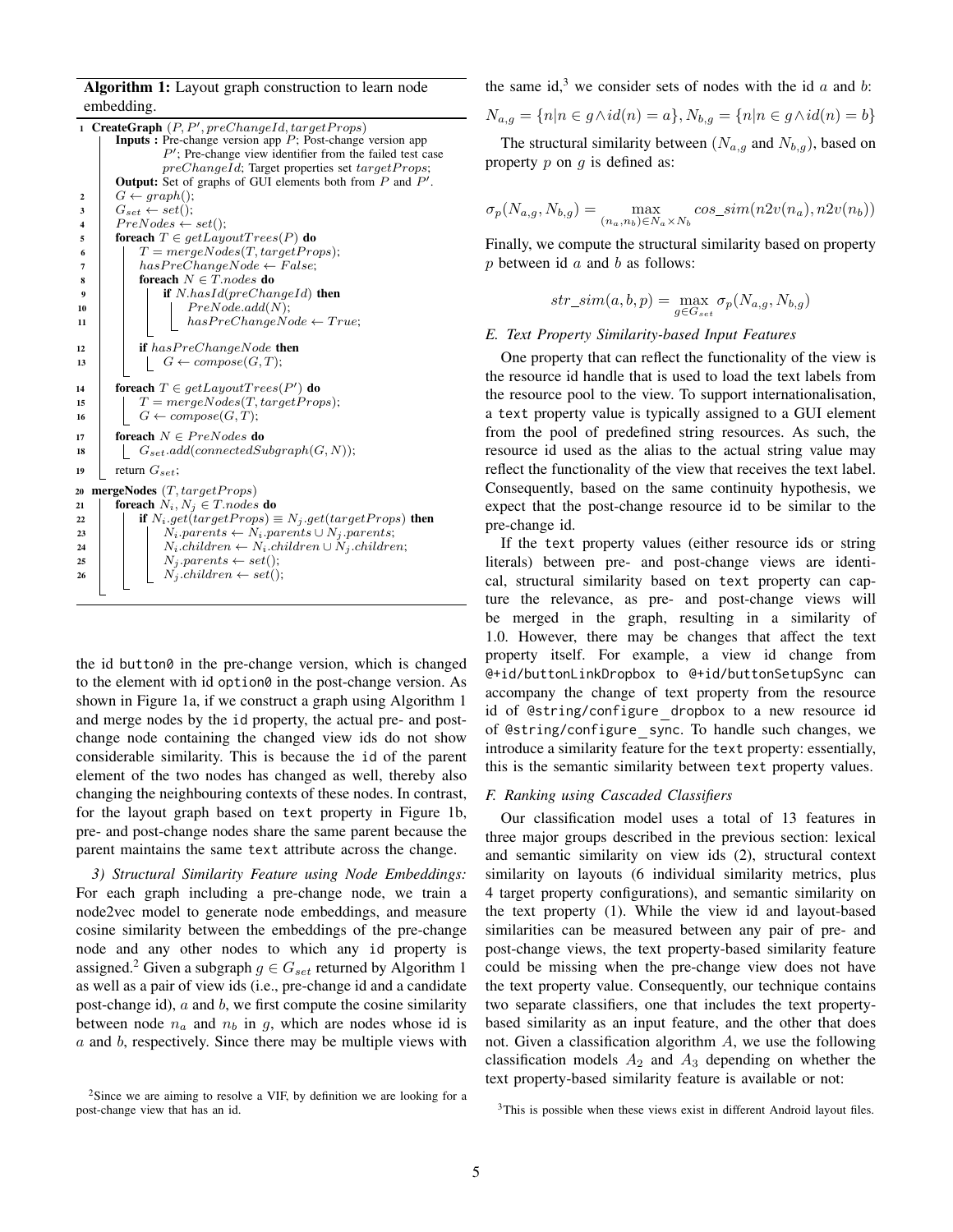- $A_2$ : the classifier  $A_2$  is an instance of algorithm A that uses view id-based similarity and layout-based similarities as input features.
- $A_3$ : the classifier  $A_3$  is an instance of algorithm A that uses all three types of input features: view id-based similarity, layout-based similarity, and text property-based similarity.

Suppose we choose Logistic Regression (LR) as our classification algorithm. Given a pair of pre- and post- change view ids, the cascaded classifiers will first check whether any GUI element with the pre-change id has text attributes: if so,  $LR_3$ will be to classify whether the pair of ids points to the same GUI widget or not and produce prediction scores for further ranking. If not, it will apply  $LR_2$ .

# *G. Test Case Repair*

We evaluate our GUI test case repair technique by simulating VIFs in real-world Android applications and subsequently applying our view id repair based on rankings produced from cascaded classifiers. We first collect view id changes (i.e., pairs of pre- and post- change ids) from the version history of each app. Using the changes, VIFs can be simulated by replacing the post-change view id in the test case to the corresponding pre-change view id. The list of Android applications used for constructing repair targets are presented in Section III-B. For the sake of simplicity, we make the single VIF assumption, i.e., that there only exists a single VIF in a test case without any other test failures. Hence, it becomes possible to decide whether the simulated VIF has been successfully repaired simply by checking whether the test case broken by VIF passes after replacing the outdated pre-change view id with the matched post-change view id. Below are the repair steps:

- 1) Localisation of VIF: Using the failure message either caused by a compiler error or a runtime ViewMatchingException, we localise the exact source code location of the outdated view identifier.
- 2) Identification of GUI layout context and properties: We try to extract GUI layout files from both for pre- and post- change versions. Currently, we use static layout files contained in the resource directory of app source code. To combine the pre- and post-change layouts, we apply the graph construction process described in Section II-D. Afterwards, we build the candidate view id pool in the post-change version (see Section III-B for more details about how we construct the candidate view id pool). We can also identify whether a text property exists for the pre-change view id. Depending on the existence of the text property, we determine which model to use as described in III-C.
- 3) Ranking candidate identifiers by model: According to the possible number of features identified from the previous step, the features are dynamically measured and fed into the cascaded classification model.
- 4) Iterative repair: Once the list of the ranked candidate view ids is generated, our repair technique iteratively replaces the outdated view identifier with the candidate

id in order, and terminates when the test case passes. We heuristically consider that the repair attempt was successful if the target test case passes.

The performance of our repair technique largely depends on the accuracy of our classification model, as the essence of the repair is the update of the view id. We still opt to evaluate the repair process separately, to investigate how effective the supporting steps (such as localisation and iterative repair) are.

# III. EXPERIMENTAL SETUP

This section describes the details of our experimental setup for the empirical evaluation.

## *A. Research Questions*

We aim to answer the following research questions to evaluate our proposed approach.

RQ1. Similarity Effectiveness: How effective are the individual similarity metrics described in Section II-C? We answer RQ1 by sorting all post-change candidate view ids according to each individual similarity feature and checking the rank of the correct post-change candidate. We use  $acc@n$ as the evaluation metric, which is the number of pre-change view ids for which our technique can rank the correct post-change counterpart within the rank of  $n$ . Ties are broken using max tie-breaking.

RQ2. Model Effectiveness: How effective is the classification model trained on multiple features when compared to individual similarity features? We study classification models with different input feature configurations: only identifierbased similarity, identifier and layout-based similarity, identifier, layout, and text property-based similarity. We answer RQ2 by verifying whether that adding more similarity features from diverse sources linked to the view ids improves post-change view identification. As before, we rank the postchange candidate ids using the prediction scores obtained by classification models, and compare the models using  $acc@n$ evaluation metric.

RQ3. Repair Performance: How effective is VIFER for repairing View Identification Failure in realistic GUI testing settings? We answer RQ3 by applying the test case repair described in Section II-G to the failing GUI test cases due to VIF. We report the rank of the correct post-change id that makes the broken test cases pass among all identified candidate post-change ids.

## *B. Subjects*

Table I contains ten open source Android apps used in our study. All of these apps use the Espresso test automation framework, and have been studied by Coppola et al. [5] for Android test fragility. From the repositories of these ten apps, we extract 376 commits that modify only view ids and not the app code, as these commits are likely to result in VIF. The 376 commits provide a total of 512 pairs of pre- and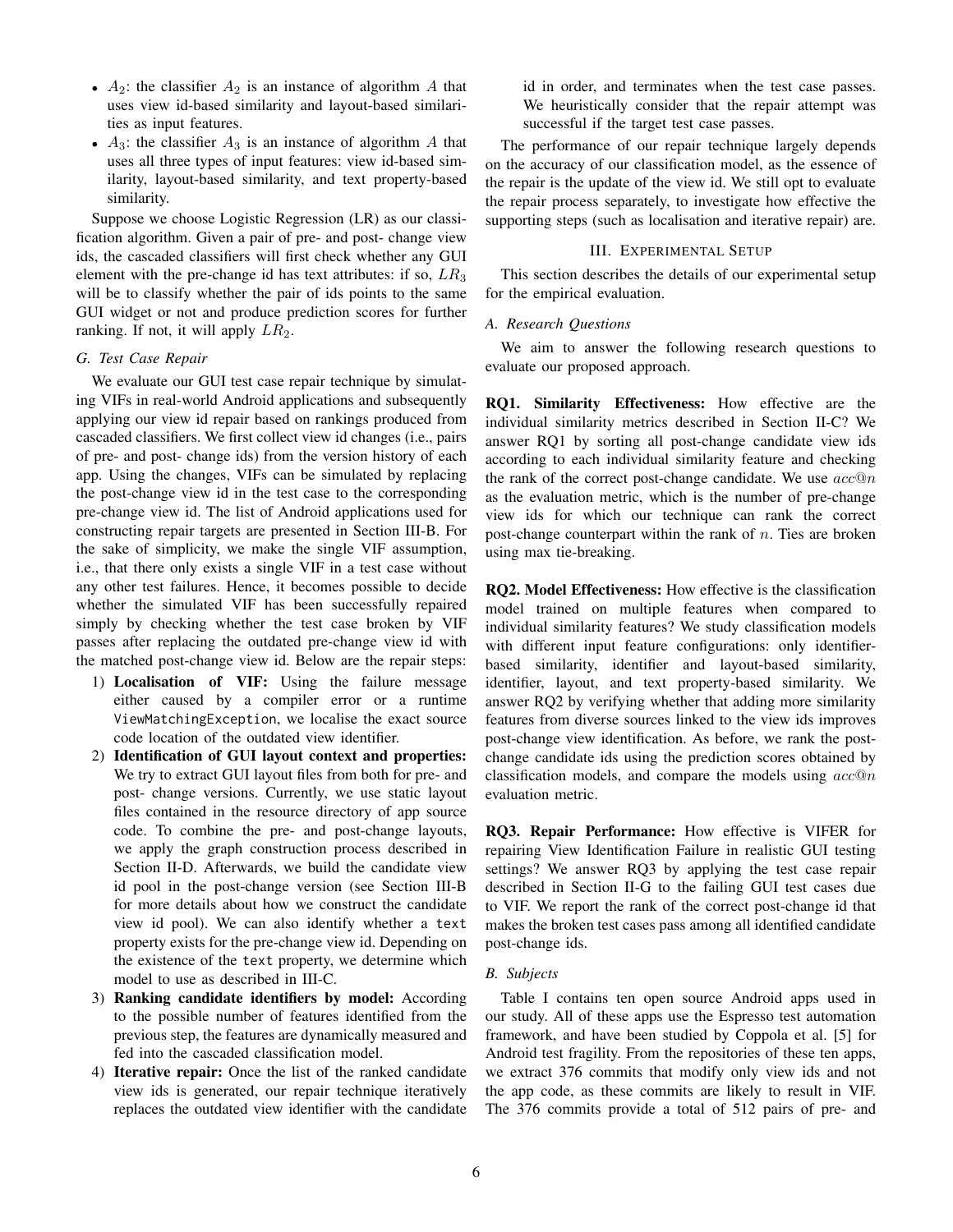TABLE I: List of subject Android apps

| Name                     | # of Commits   | # of ID Changes | w/ Text Prop. |
|--------------------------|----------------|-----------------|---------------|
| Pr()                     | 20             | 20              |               |
| akvo-caddisfly           | 51             | 144             | 78            |
| alltrack                 |                |                 | 2             |
| andFHEM                  | 22             | 47              | 27            |
| android                  | 156            | 148             | 70            |
| android-money-manager-ex | 33             | 36              | 13            |
| android_Skeleton         | 11             | 23              | 3             |
| cominghome               | $\overline{c}$ | っ               |               |
| poly-picker              | $\mathcal{D}$  | 15              |               |
| ts-android               | 78             | 75              | 47            |
| Total                    | 376            | 512             | 252           |

post-change view ids,  $(i, i')$ , as well as negative pairs of the other post-change view ids that are also contained in the postchange version. These 512 id change cases form the basis of our empirical study for RQ1 and RQ2.

While all such pairs can provide the textual (i.e., lexical and semantic) similarity between two view ids, not all pairs yield connected GUI elements with text property. Table I also shows how many pairs provide the additional text propertybased similarity features described in Section II-C.

To evaluate our classification approach for RQ2, we also need to define the pool of post-change candidate view ids. we take all post-change view ids that appear in the GUI layout resource of the AUT and consider all of them as the candidate post-change view id pool.

We apply ten-fold cross validation for evaluation of models. The reported model performance is aggregated across the results from each fold: the result for each pair of  $(i, i')$  is taken from the run in which the fold that contained the given pair was used for validation.

TABLE II: List of Android apps used for simulating repair

| Name                    | $#$ of TC. | Repository URL                                  |
|-------------------------|------------|-------------------------------------------------|
| hlabbertabber           | 3          | https://github.com/blabbertabber/blabbertabber  |
| <b>KISS</b>             | 5          | https://github.com/Neamar/KISS                  |
| JustBe-Android          | 6          | https://github.com/justbeneu/JustBe-Android     |
| gini-vision-lib-android |            | https://github.com/gini/gini-vision-lib-android |
| NoiseCapture            |            | https://github.com/Ifsttar/NoiseCapture         |
| Total                   | 16         |                                                 |

To answer RQ3, we emulate realistic VIF scenarios using view id changes we find in open source Android apps. We use a separate set of five open source Android apps, described in Table II: these apps are also studied by Coppola et al. [5]. Due to various version compatibility issues, we emulate test cases broken by VIF, instead of mining their timeline to find exact VIFs. For this, we first identify a pair of pre- and post-change view ids,  $(i, i')$ , that actually took place during the lifetime of AUT. Subsequently we identify executable GUI test cases, written by the original developers, that refer to  $i'$ . Finally, we seed a VIF by replacing  $i'$  with  $i$ . The cascaded model used in RQ3 is trained on the full dataset in Table I and applied to the separate repair target applications in Table II.

# *C. Metrics, Models & Environments*

We measure the lexical similarity (i.e., Levenshtein distance), using the nltk library [10]. To measure semantic similarity, we use spiral [11] to tokenise view ids and the pretrained word2vec embedding model<sup>4</sup> to measure the semantic distances between tokens. As explained in Section II-C, the similarity between two view ids is the maximum similarity between subtokens from each view id.

As a classification model, we use Logistic Regression with lbfgs solver and L2 regularisation implemented in scikit-learn version 0.23.2 [12]. The empirical evaluation was conducted on machines equipped with Intel Core i7 and 32GB of RAM. We use the word2vec embedding model in the gensim library [13], and an open source Python implementation $5$  of node2vec.

# IV. RESULTS

This section presents the results from our empirical evaluation and answers the research questions.

# *A. RQ1. Similarity Effectiveness*

Table III shows the  $acc@n$  with  $n \in \{1, 3, 5, 10\}$  by ranking the post-change ids solely based on individual similarity metrics. Note that the total number of pre-change ids that yield these similarity values are different: we can measure id- and layout-based similarity for all 512 studied pre-change view ids, but text-based similarity for only 252 view ids due to the unavailable text properties in some elements. For fairer comparison between different similarity features, we also report all  $acc@n$  results as percentages against the total number of relevant view ids (which is shown in the Total row).

We compare all individual features first. The results in Table III shows the  $acc@n$  values of all 13 individual features. The results show that id-based semantic similarity performs the best among the individual features, according to  $acc@n$ metrics where  $n \in \{3, 5, 10\}$ . For acc@1, structural similarity feature based on the *all-except-id* configuration (see Section II-D2) performs the best, placing 201 out of 512 VIF pairs at the top.

However, a closer analysis also reveals that these similarity features are complementary. Figure 2 contains Venn diagrams of acc@1 and acc@10 results produced by these four features (note that structural similarity features are represented by the best performing *all-except-id* configuration to avoid visual clutter in the diagram). While there is a large intersection, each individual similarity feature also makes unique view identifications, except for the fact that the text-based similarity does not uniquely identify any view id changes in acc@1.

The complementary nature of these features can also be observed when we zoom in to compare different target property configurations for the structural similarity features. In Table III, among the six individual view properties (id, type, text, style, src, and onClick), structural similarity based

<sup>4</sup>https://drive.google.com/file/d/0B7XkCwpI5KDYNlNUTTlSS21pQmM <sup>5</sup>https://github.com/eliorc/node2vec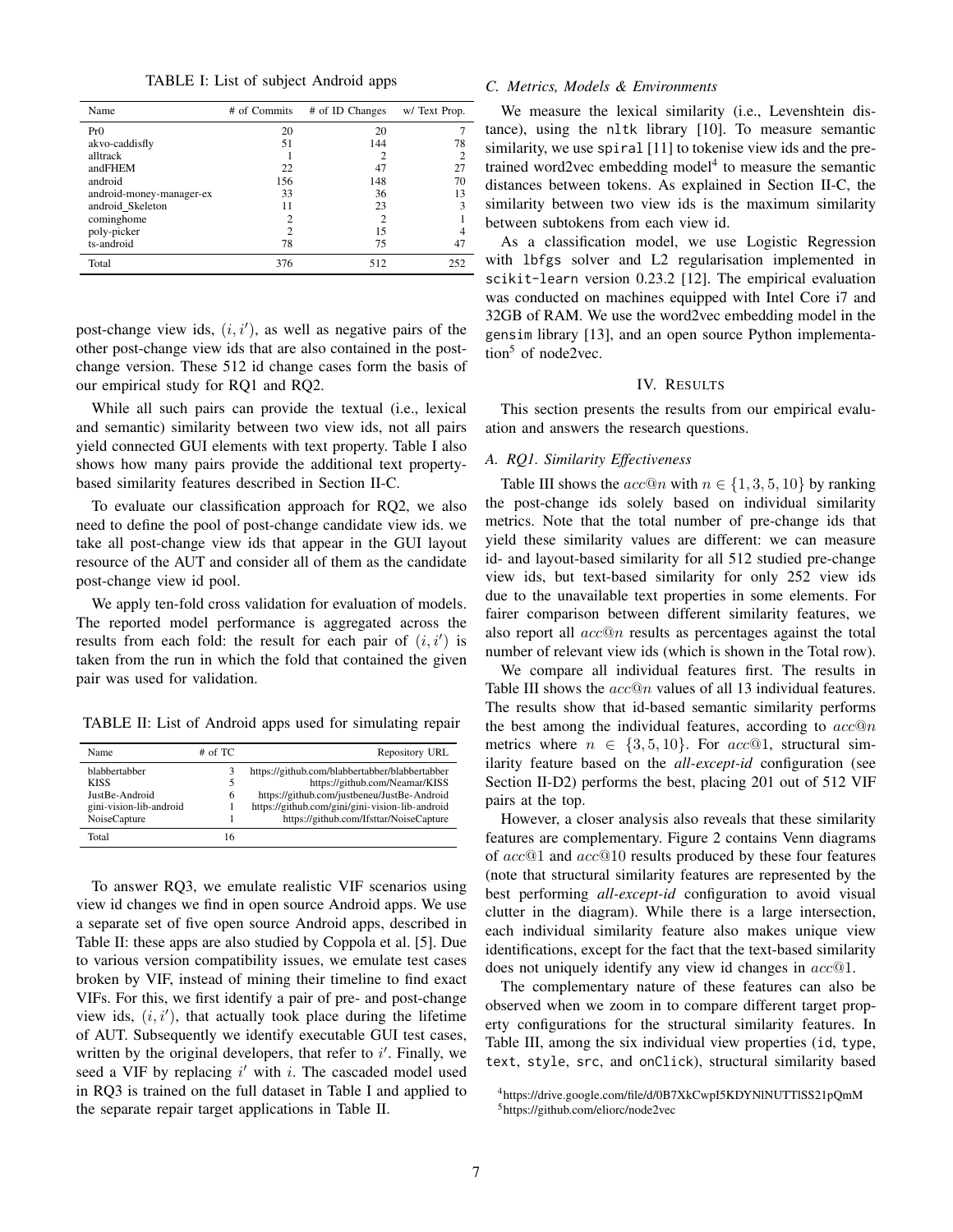TABLE III: Accuracy@n for individual similarity features and their percentage against total number of pre-change ids that yield the corresponding similarity feature values.

| Similarity |               |     | acc@1      |     | acc@3      |     | acc@5      |     | acc@10     |     | Total     |
|------------|---------------|-----|------------|-----|------------|-----|------------|-----|------------|-----|-----------|
|            | id            | 41  | $(8.0\%)$  | 126 | $(24.6\%)$ | 183 | (35.7%)    | 281 | $(54.9\%)$ | 512 | $(100\%)$ |
|            | type          | 38  | $(7.4\%)$  | 78  | $(15.2\%)$ | 100 | $(19.5\%)$ | 147 | (28.7%)    | 512 | $(100\%)$ |
|            | text          | 154 | $(30.1\%)$ | 244 | $(47.7\%)$ | 281 | $(54.9\%)$ | 337 | $(65.8\%)$ | 512 | $(100\%)$ |
|            | style         | 22  | $(4.3\%)$  | 61  | $(11.9\%)$ | 91  | $(17.8\%)$ | 152 | $(29.7\%)$ | 512 | $(100\%)$ |
|            | src           | 42  | $(8.2\%)$  | 76  | $(14.8\%)$ | 103 | $(20.1\%)$ | 138 | $(27.0\%)$ | 512 | $(100\%)$ |
| Structural | onClick       | 14  | $(2.7\%)$  | 20  | $(3.9\%)$  | 29  | $(5.7\%)$  | 43  | $8.4\%$    | 512 | $(100\%)$ |
|            | all           | 62  | $(12.1\%)$ | 147 | (28.7%)    | 202 | $(39.5\%)$ | 267 | $(52.1\%)$ | 512 | $(100\%)$ |
|            | all-except-id | 201 | $(39.3\%)$ | 284 | $(55.5\%)$ | 320 | $(62.5\%)$ | 370 | $(72.3\%)$ | 512 | $(100\%)$ |
|            | visual        | 73  | $(14.3\%)$ | 134 | $(26.2\%)$ | 167 | $(32.6\%)$ | 240 | $(46.9\%)$ | 512 | $(100\%)$ |
|            | content       | 161 | $(31.4\%)$ | 241 | $(47.1\%)$ | 270 | (52.7%)    | 324 | $(63.3\%)$ | 512 | $(100\%)$ |
|            | lexical       | 145 | $(28.3\%)$ | 221 | $(43.2\%)$ | 247 | $(48.2\%)$ | 293 | $(57.2\%)$ | 512 | $(100\%)$ |
| ID         | semantic      | 165 | $(32.2\%)$ | 317 | $(61.9\%)$ | 359 | $(70.1\%)$ | 410 | $(80.1\%)$ | 512 | $(100\%)$ |
| Text       | ٠             | 56  | $(22.2\%)$ | 105 | $(41.7\%)$ | 123 | $(48.8\%)$ | 152 | $(60.3\%)$ | 252 | $(100\%)$ |



(a)  $acc@1$ 

(b) acc@10

Fig. 2: Venn diagram of  $acc@1$  and  $acc@10$  results produced by individual similarity features.



Fig. 3: Venn diagram of  $acc@1$  and  $acc@10$  results produced using four different types of layout-based structural similarity.

on text property achieves the best ranking performance. However, Figure 3 shows that different configurations can make their own contributions to the final results.

TABLE IV: Accuracy@n from classification models using Logistic Regression, trained on different sets of features.

| Accuracy | <b>TD</b>     | ID+Layout   | ID+Layout+Text |
|----------|---------------|-------------|----------------|
| acc@1    | $226(44.1\%)$ | 344 (67.2%) | 367 $(71.7\%)$ |
| acc@3    | 339 (66.2%)   | 437 (85.4%) | 453 (88.5%)    |
| acc@5    | 370 (72.3%)   | 469 (91.6%) | 480 (93.8%)    |
| acc@10   | 407 (79.5%)   | 493 (96.3%) | 502 (98%)      |
| Total    | 512 (100%)    | 512 (100%)  | 512 (100%)     |

## *B. RQ2. Model Effectiveness*

Table IV contains the results obtained from classification models based on different sets of features: best results are typeset in bold. We compare a model that uses id-based lexical and semantic similarities (ID), a model that uses ten structural similarity features (six individual similarities and four target property configurations) in addition to ID (ID+Layout), and a model that uses text-based semantic similarity in addition to the others (ID+Layout+Text). Compared to the ID model, the ID+Layout model shows significantly improved accuracy, showing that the inclusion of structural similarity helps identifying the correct post-change view ids. Additional inclusion of text-based similarity feature further improves the ranking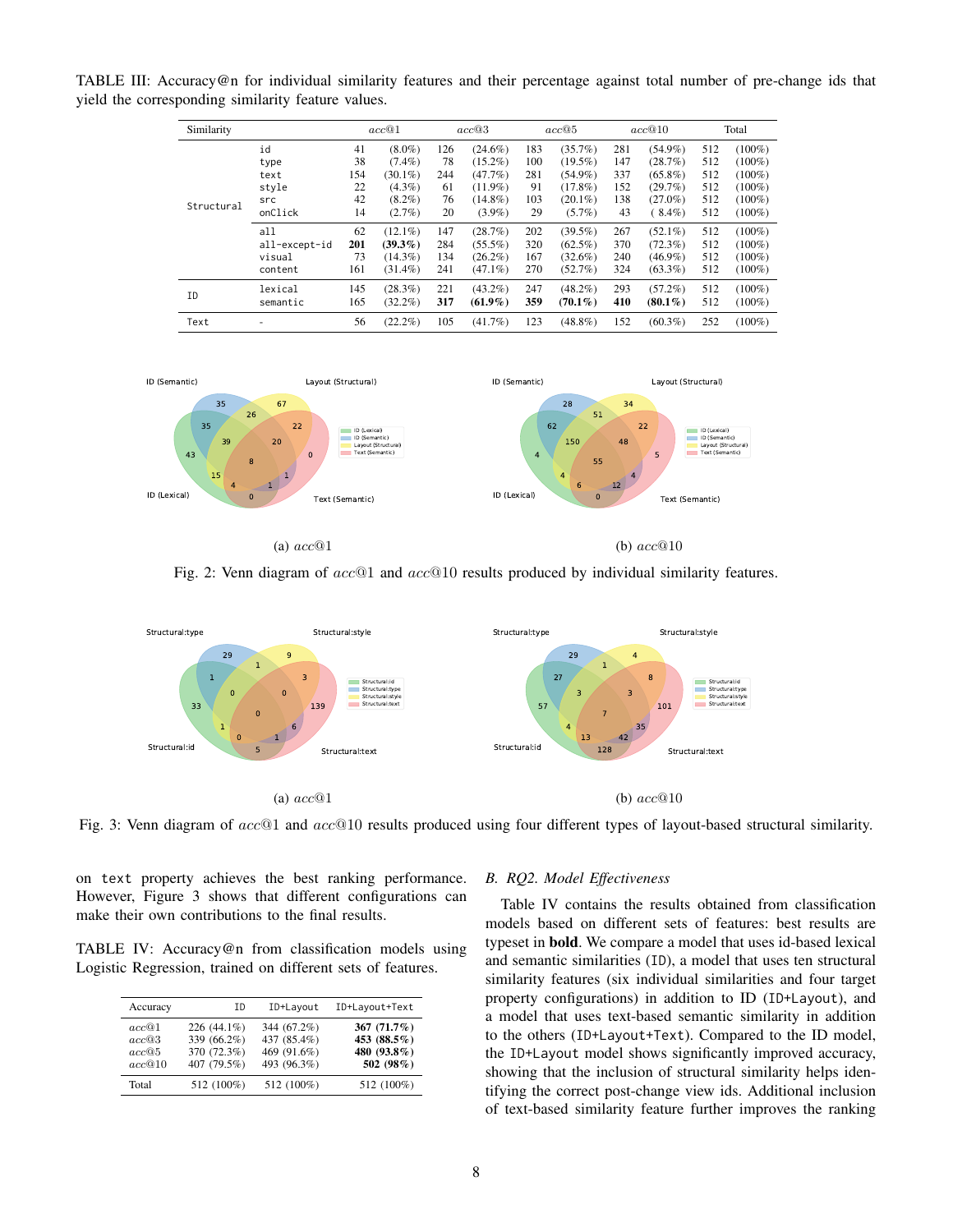

Fig. 4: Venn diagram of acc@1 and acc@10 results produced by cascaded classification models using different scope of similarity features.

performance, but the margin of improvement is not as large as that of the ID+Layout model over the ID model. Note that the ID+Layout+Text model is a cascade model, meaning that the text based similarity feature is only used when available.

Figure 4 shows a detailed break-down of acc@1 and acc@10 values achieved by different models. We observe that ID+Layout+Text model subsumes the other two models for  $acc@10$ . However, with  $acc@1$ , all three models contribute more evenly to the final results.

TABLE V: Result of VIF repair in real-world GUI test cases.

| Project Name            | Pre-change ID        | Post-change ID          | Rank           |
|-------------------------|----------------------|-------------------------|----------------|
|                         | dummy stop button    | button pause caption    | 3              |
| blabbertabber           | dummy finish button  | button finish           |                |
|                         | acknowledgementsText | aboutText               |                |
|                         | main kissbar         | mainKissbar             |                |
|                         | favoritesBar         | externalFavoriteBar     |                |
| <b>KISS</b>             | launcher             | launcherButton          |                |
|                         | searchTextField      | searchEditText          | 6              |
|                         | favoritesKissBar     | embeddedFavoritesBar    |                |
|                         | submitButton         | nextButton              | $\overline{c}$ |
|                         | tenText              | maxText                 | 2              |
| JustBe-Android          | dropdown spinner     | sleep spinner           |                |
|                         | editRepeatPassword   | editConfirmPassword     | 6              |
|                         | editLasttName        | editUsername            | 9              |
|                         | zeroText             | minText                 | 3              |
| gini-vision-lib-android | gv viewpager         | gv onboarding viewpager | 1              |
| NoiseCapture            | linearLayout2        | graph components layout | $\mathcal{D}$  |



Fig. 5: Distribution of repair ranks. (16 test cases)

#### *C. RQ3. Repair Performance*

We apply our test case repair technique, described in Section II-G, on emulated VIFs following the process described in Section III-B. Table V presents repair result for each VIF, with the pre-change id seeded to simulate VIF and the repaired postchange id that was found by VIFER. Among 16 failing GUI test cases, seven were fixed within only a single attempt (i.e., the correct post-change id is ranked at the top). On average, a successful repair requires 2.62 repair attempts: all of the 16 test cases could be repaired within ten id replacement attempts. The distribution of all ranks are shown in Figure 5.

Listing 1 shows the body of a repaired test case from a single attempt and applied patch. The softmax scores produced by the classifier for this repair are shown in Figure 6: the correct post-change view id is chosen with high confidence.

```
@Test
public void testViewDisplay() {
   - onView(withId(R.id.dropdown_spinner))
   onView(withId(R.id.sleep_spinner))
      .check(ViewAssertions.matches(isDisplayed()));
}
```
Listing 1: Example of a test case repaired the first attempt.



Fig. 6: Softmax probabilities of the top ten candidate ids, obtained by classification model to repair the test case in Listing 1 (probability is adjusted to a log scale).

Another test case, shown in Listing 2, is repaired in the sixth attempt. Figure 7 shows that the softmax score for the correct post-change id, searchEditText, is lower than those of the other five candidate ids. A closer investigation reveals that, due to the disconnected subgraphs used in structural similarity computation, some of the similarity features are zeroes for this particular view id, which affected the final classification results significantly.

```
@Test
public void testCanTypeTextIntoSearchBox() {
   onView(withId(R.id.searchTextField))
   onView(withId(R.id.searchEditText))
      .perform(typeText("Test"))
      .check(matches(withText("Test")));
}
```
Listing 2: Example of a test case repaired in the sixth attempt.

## V. THREATS TO VALIDITY

Threats to internal validity concern factors that can affect the observed effects, such as the correctness of the various similarity metric values computed between GUI elements and their properties. We rely on widely used public implementations (scikit-learn [12], nltk [10], node2vec [9]) and pre-trained word embeddings (gensim [13]) to mitigate these concerns. Threats to external validity concern factors that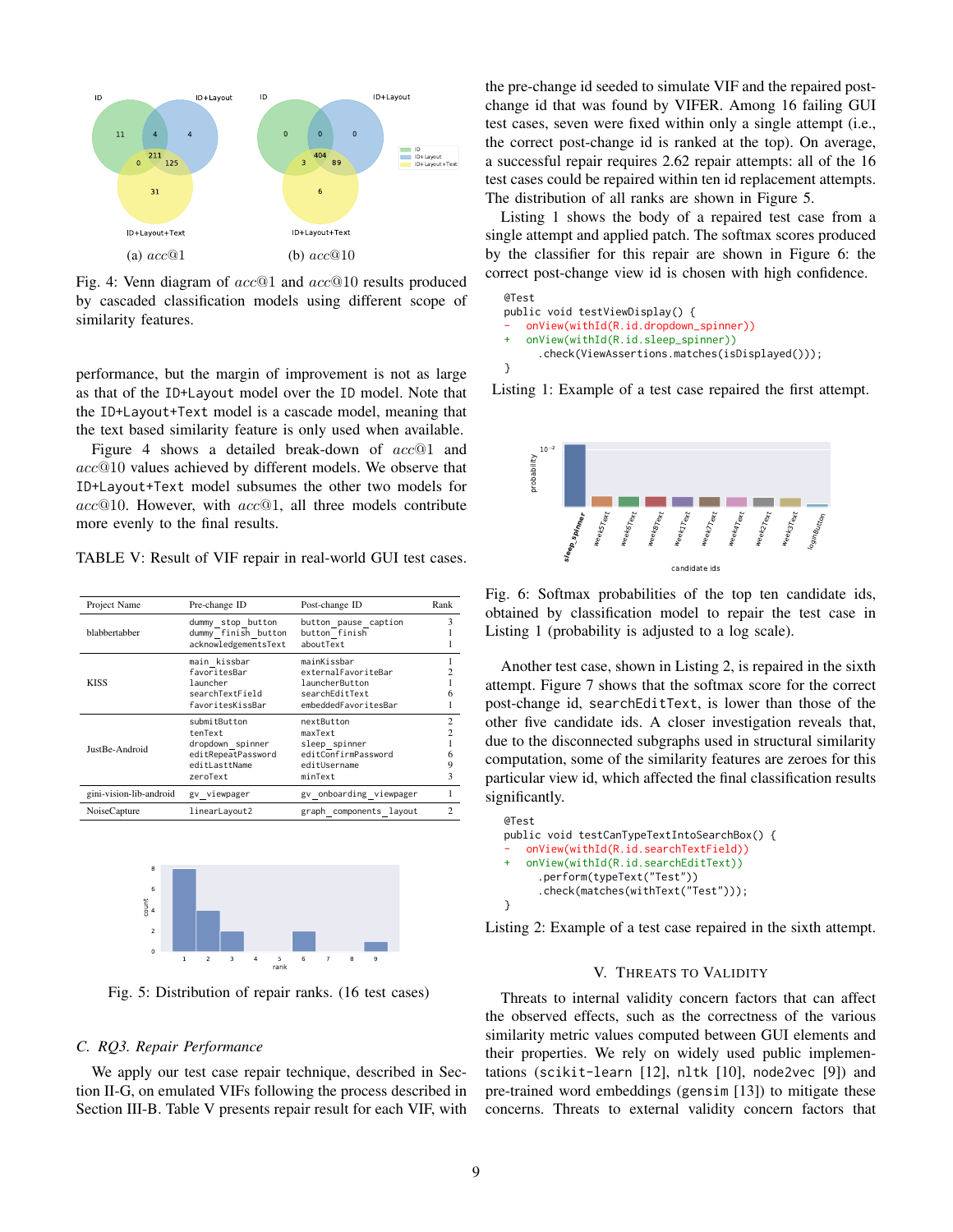

Fig. 7: Softmax probabilities of the top ten candidate ids, obtained by classification model to repair the test case in Listing 2 (probability is adjusted to a log scale).

may prevent wider generalisation of our results. Our study considers a subset of open source Android apps previously studied by Coppola et al. [4] as it contains a large available catalogue of VIFs observed in the wild. We also limit our scope to open source apps due to licence concerns, as our current technique requires internal information from apps, such as the GUI layout tree in the form of XML: barring complete reverse engineering, different approaches to extract GUI layout may produce different features from the ones we studied. To ensure generalisability as much as possible, we try to maintain our repair scenario as realistic as possible: we reuse existing GUI test cases with minimum purification, and only use VIF inducing view id changes that have actually happened in the development history. However, our results are still specific to the studied apps. For example, the quality of original GUI test cases can affect our findings: if the original test cases are weak, our repair may simply be plausible and not correct. Finally, threats to construct validity concern whether what we measure actually reflects what we want to observe. All our observations are based on simple count based metrics that are easy to interpret, as well as publicly reviewed ground truth (Coppola et al. [4]).

# VI. RELATED WORK

VIF is part of GUI test case fragility [4]: by fragility, we mean that the test case can be easily broken by commits to the program under test that are not bug inducing. It can be considered as a specific form of test flakiness [14], [15], which refers to test cases whose outcome changes due to reasons unrelated to the correctness of the program under test (e.g., unintended nondeterminism, or randomness in environmental factors). However, fragility tends only to break test cases, whereas flakiness in general means the test result oscillates between pass and fail randomly. While there are studies that investigates the relationship between test smells and flakiness [16], a direct repair of test flakiness remains challenging.

While automated repair of programs under test has been widely studied [17], [18], [19], [20], [21], automated repair of test cases remains relatively unexplored. A closely related topic is that of test augmentation, which aims to augment an existing test suite so that it becomes adequate against an evolved program [22], [23]. However, augmentation typically

concerns making a test suite more adequate by adding new test cases, whereas our approach aims at repairing individual test cases by resolving VIFs.

WATER [24] uses structural information to repair GUI test script of web applications. When a VIF is encountered, it tries replacing the *lost* GUI element with any web elements that has the same value for at least one key property. However, repair may be infeasible when there is no GUI element with the exactly the same set of property values. To avoid such brittleness, we use structural contexts, which can consider a wider range of candidates. Recently suggested techniques such as METER [25] and GUIDER [26] aim to repair obsolete Android GUI test scripts, similarly to VIFER. To match the GUI elements, METER focuses on visual similarity using computer vision techniques; GUIDER adds structural information to METER. However, GUIDER only compares the information contained in a single GUI element by matching its property values, whereas VIFER includes both element-wise similarity and the neighbouring contexts to match view ids.

#### VII. CONCLUSION

We present a machine learning based test case repair technique for View Identification Failures (VIFs) to address Android GUI test case fragility issue in an industry relevant setting. Our test scenario concerns GUI level smoke test, in which third-party apps are executed using GUI test scripts written by smartphone vendors to ensure compatibility of vendor specific customisations. In such a scenario, since the test scripts are written in isolation from app development, test cases are fragile against VIFs. Based on the assumption that changes made to view ids are not deeply coupled to changes in the functionality of the app, we hypothesise that pre- and post-change view ids will be similar to each other, and evaluate different similarity measures to match pre- and post-change view ids. We formulate the problem as classification of preand post-change view id pairs, and evaluate a set of similarity features that can be measured from Android GUI views. Empirical evaluation of our classification model shows that it can precisely match about 71.7% of view id changes collected from real world open source Android apps at the top of the rank, and can locate the correct post-change view identifier within top 10 candidates for 98% of the cases. This is a significant improvement over the currently deployed technique that is based on lexical similarity only, which matches only 28.3% of the view id changes at the top.

#### ACKNOWLEDGEMENT

This work is supported by Samsung Research, Samsung Electronics Co., Ltd. Juyeon Yoon, Seungjoon Chung, Jinhan Kim, and Shin Yoo are partly supported by National Research Foundation of Korea (NRF) Grant (NRF-2020R1A2C1013629). Shin Hong is partly supported by National Research Foundation of Korea (NRF) Grant (NRF-2021R1A5A1021944).